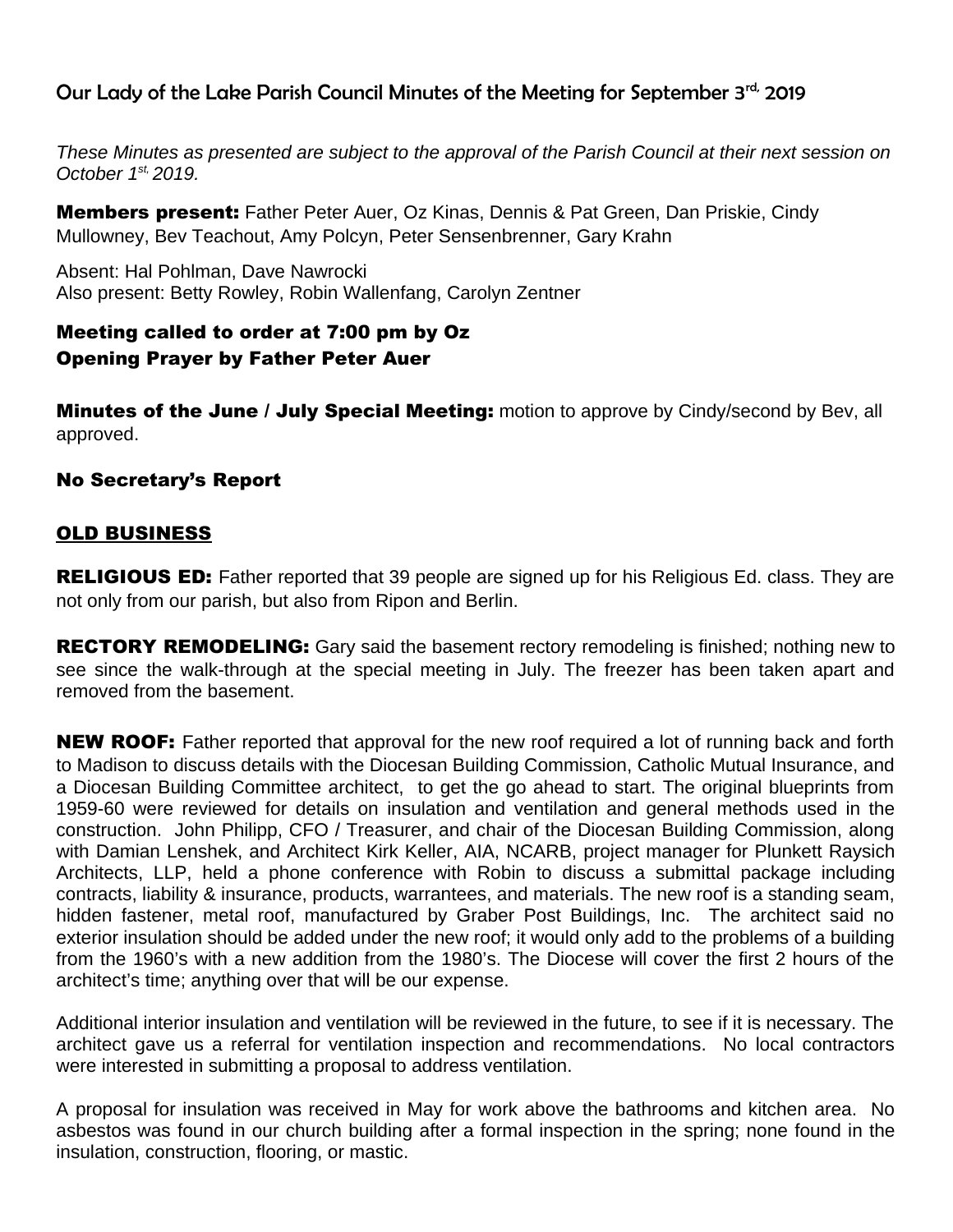The roof contract is with **1 n' Done** from Cambria. They are Amish roofing contractors and there was considerable discussion between Kris Twining from Catholic Mutual, Cindy Mullowney from Diedrich Insurance, and Robin Wallenfang, church secretary, on the proper procedures to meet the requirements of the Madison Building Commission on insurance and liability issues. Everyone involved in this part of the approval process collaborated to create a protocol on the policy and procedures when hiring Amish Contractors. A Certificate of Liability Insurance was required for this project, with a multitude of supporting signed documents and contracts. This will now be the standard for all churches in the Diocese of Madison when working with the Amish contractors.

Discussions on a new roof began in March, after water damage resulted in an insurance claim of \$22,648.00 to fix both the rectory and church. Water damage to the church has been an annual problem for years, with ceiling tiles falling out after being saturated with water. This year was especially bad, week after week. Discussions continued through the September meeting, going on 7 months of talk. We are on schedule to have the roof installed in September. It should take 7 days, according to the contractor.

**SANCTUARY LIGHTING:** New light bulbs were installed in the sanctuary lamps; there were complaints in the spring about them being several various shades of yellow and white light.

#### NEW BUSINESS

Father would like our ideas on pilgrimages…like a trip to the Basilica of Holy Hill in Hubertus, or the Basilica of St. Josephat in Milwaukee.

There is a new mailbox for the church across the street from the rectory. The P.O. Box will be cancelled after a few months. A reminder will be published in the bulletin and on the webpage.

Discussion on creating a Finance Council to meet 4 times per year would include a group of 5 people: knowledgable in law, finance, banking or business. Betty, our financial secretary, would also be included to provide data.

Discussion on Parish Council term limits: Diocesan guidelines allow two 3-year terms. A break is required before running for election again. The Council will remain as is for now, but will discuss at the next meeting who we are to bring our Parish Pastoral Council up to date. Nominations will take place in March with elections in April for 1/2/3 year terms, staggered. New terms begin in July with the new fiscal year. Our Constitution and By-Laws, after approval and signed, will be sent to the Diocese for approval.

## FINANCE & BUDGET

Betty reported on the Profit/Loss statements and Balance Sheets. It appears low because there was a one-time expense of \$5000 paid for the initial roof deposit. In July there was a payment of \$6000 for contractors repairing water damage (paid out from an insurance claim paid to us by Catholic Mutual). In August the statement again appeared down, due to an annual payment for Father's health insurance premium.

The income in the offertory and church support is increasing.

The diocese requires an annual fiscal year statement. Betty prepares this.